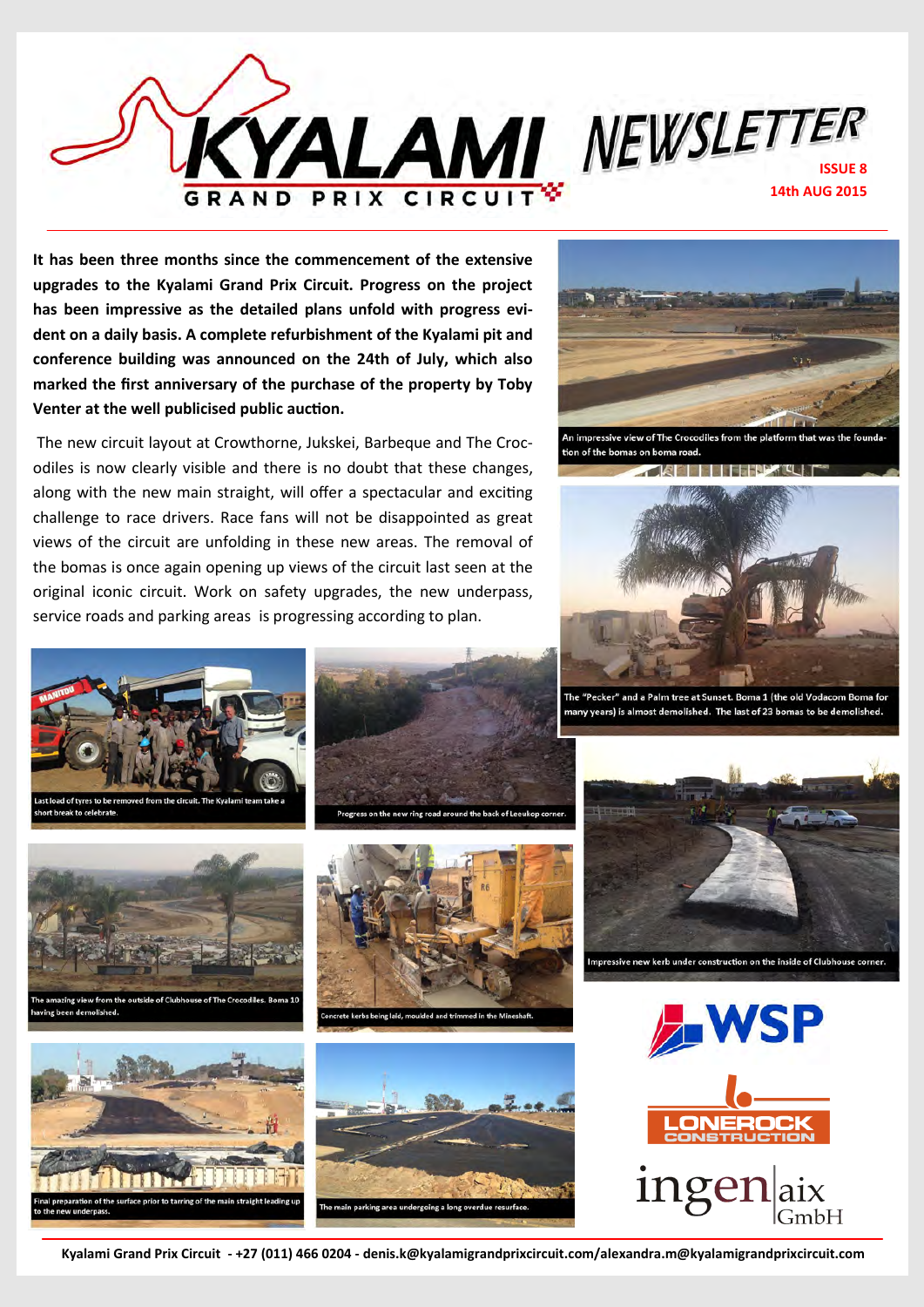

## **THE KYALAMI UNDERPASS UPDATE**







The first beam is slowly placed into position. 39 more to follow.



The new underpass with all the beams in place.

**The new Kyalami underpass reached a major milestone in August. With the preparation commencing in May the 40 prefabricated beams were finally delivered to site and successfully placed on the 28th of July. Each 9 ton beam was carefully put in place with the assistance of a 100 ton crane. Congratulations to Victor and his team from Lonerock Construction with the tremendous on-site support and design from the WSP Engineering team.**









**Kyalami Grand Prix Circuit - +27 (011) 466 0204 - denis.k@kyalamigrandprixcircuit.com/alexandra.m@kyalamigrandprixcircuit.com**

**OLD TYRES AND BELTING (PLACED IN 1991) ARE BEING REMOVED FROM THE CIRCUIT TO BE REPLACED WITH NEW YORK WITH NEW YORK WITH NEW YORK WITH NEW YORK WITH NEW YORK WITH NEW YORK WITH NEW**